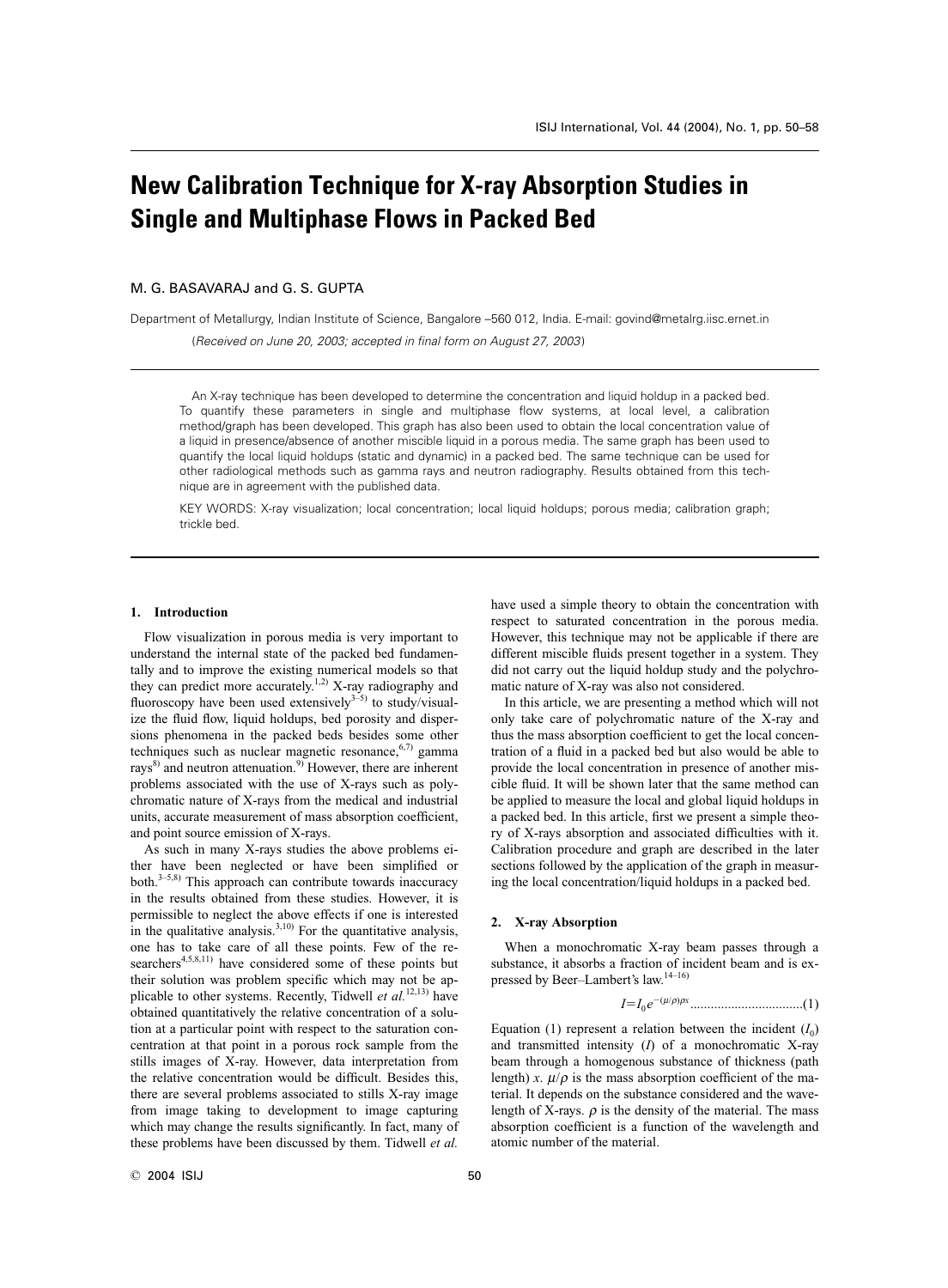If a substance contains more than one element, its mass absorption coefficient could be considered as the weighted average of the mass absorption coefficients of its constituent elements.<sup>14–16)</sup> Hence, for a monochromatic X-ray beam through a composite substance, Eq. (1) would take the following form:

$$
I = I_0 e^{-\left[w_1^*(\mu/\rho)_1 + w_2^*(\mu/\rho)_2 + w_3^*(\mu/\rho)_3 + \cdots + w_n^*(\mu/\rho)_n\right]\rho x} \dots \dots \dots (2)
$$

Where the subscripts  $1, 2, 3, \dots, n$  indicate the chemical species present in the sample,  $w_1$  is the weight fraction and  $(\mu/\rho)$ <sub>1</sub> is the mass absorption coefficient of the chemical specie 1 and so on.

All the industrial and medical radiography units emit polychromatic X-rays, and then the variation in the mass absorption coefficient with the wavelength has to be taken into consideration. Equation (3) shows a relation between incident  $(I_0)$  and transmitted intensity  $(I)$  of a polychromatic X-ray beam through a homogenous substance (comprises of one element only) of thickness *x*.

$$
I=I_0e^{-((\mu/\rho)_{\lambda_1}+(\mu/\rho)_{\lambda_2}+\cdots+(\mu/\rho)_{\lambda_n})\rho x)}\cdots\cdots\cdots(3)
$$

 $\lambda_1, \lambda_2, \lambda_3, \cdots, \lambda_n$  represents the wavelength distribution of polychromatic X-rays and  $(\mu/\rho)_{\lambda_1}, (\mu/\rho)_{\lambda_2}, (\mu/\rho)_{\lambda_3}, \cdots$ ,  $(\mu/\rho)_{\lambda_n}$  are the corresponding mass absorption coefficients.

Usually, to enhance the visualization of liquid, a contrast agent, called the dopant, is used. Hence, there will be more than one chemical species in the flow system. Therefore, the problem of X-ray absorption becomes more complex and can be represented by a general formula<sup>14)</sup> as given below.

$$
I = I_0 e^{-[(w_1^*(\mu/\rho)_1 + w_2^*(\mu/\rho)_2 + w_3^*(\mu/\rho)_3 + \cdots + w_n^*(\mu/\rho)_n)_{\lambda_1} + (w_1^*(\mu/\rho)_1 + w_2^*(\mu/\rho)_2 + w_3^*(\mu/\rho)_3 + \cdots + w_n^*(\mu/\rho)_n)_{\lambda_2} + \cdots + (w_1^*(\mu/\rho)_1 + w_2^*(\mu/\rho)_2 + w_3^*(\mu/\rho)_3 + \cdots + w_n^*(\mu/\rho)_n)_{\lambda_n}] \rho x
$$
.................(4)

The X-rays generated in industrial and medical radiography units consist of a mixture of different wavelength, and the variation of intensity with wavelength is found to depend on the X-ray tube voltage. When using polychromatic Xrays for flow visualization applications, attempts to calculate mass absorption coefficient (of each species), which relates transmitted and incident intensity to concentration is not only very complicated but also less accurate. The main uncertainty is to acquire the wavelength distribution and corresponding X-ray intensities. Published mass absorption

coefficients are not yet accurate enough at most wavelengths.14) Moreover, the mass absorption coefficient of many of the chemical species is not yet known. Therefore, a simple method is needed which can take care of the above mentioned problems in a reasonable way and can be used in visualization study to get the quantitative information. To overcome these problems a calibration technique has been developed which is described below.

# **3. Calibration for Concentration/Holdup and Related Studies**

X-ray absorption imaging produces two-dimensional images that reveal the interior of an object. These images are a point array with each point assigned a gray-level between 0 and 255 according to the transmitted X-ray intensity. The gray scale intensity data from these images are related to Xray attenuation by the specimen. A major requirement in such studies is to relate the X-ray intensity variations captured in the images to changes occurring in the test section. This idea has been exploited in calibration.

Let us consider an example of trickle bed reactor in which the objective is to find out the liquid distribution inside the test media. In X-ray visualization studies, a liquid with the dopant, which enhances the flow visualization, is used. **Figures 1**(a) and 1(b) show the images of a portion of a trickle bed under dry and fluid flow conditions. Dark regions in Fig. 1(b) are due to the presence of dopant, barium chloride. Even though the concentration of the liquid trapped in the test sample under both (dynamic and static) conditions is same as its original concentration (steady state), the volume trapped or path length differs. This leads to different intensity distribution in the X-ray images of the test media as shown in Fig. 1. A calibration graph has been developed which captures this intensity variation with the X-ray path length. This X-ray path length data could be related to the liquid volume trapped and thus the concentration.

#### **3.1. Theory**

Consider the X-ray image of an object. This object is superimposed with some other material under the same operating conditions (object position is same in both the cases) and a composite X-ray image is taken. In principle, the composite X-ray image can be split into two, image of the



(a) Dry bed image

(b) Bed image with liquid flow

**Fig. 1.** Images of a portion of packed bed under different conditions.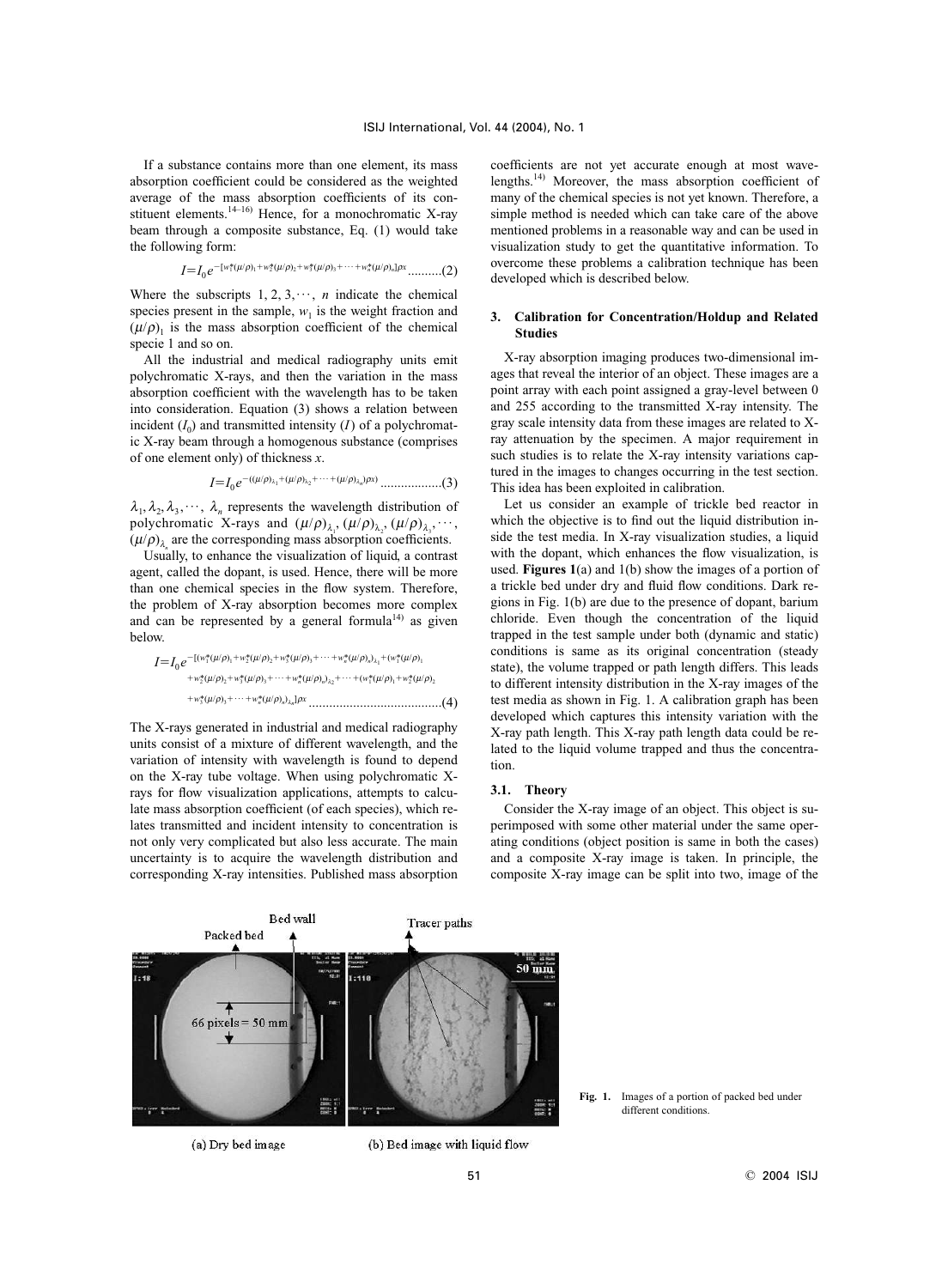

Fig. 2. Concepts used in preparation of calibration.

object and that of the material. This concept has been used in preparing the calibration graph. **Figure 2** shows that Xray image of any test media containing a solution  $(BaCl<sub>2</sub>)$ could be visualized as the sum of the X-ray image of the object and the solution in series. As such the theory developed here is on the same line as described by Haw *et al.*10) for gamma rays absorption with some modification.

For an aqueous barium chloride solution containing more than one chemical (such as water and barium chloride) species, Beer-Lamberts law could be written as<sup>14,15,16</sup>):

*I*-*I* 0 *e* (m/r)r*x* .................................(1)

Where,

...........................................(5) µ ρ µ ρ µ ρ - - *WW i* water <sup>λ</sup><sup>ι</sup> *n* water BaCl BaCl 2 2 , ( ,, ,) 1 2 ⋅⋅⋅

To overcome the unavailability of wavelength distribution, we have used the same operating conditions for calibration and concentration experiments and it was assumed that this distribution would remain same as long as the operating conditions are same.

Let us consider a packed bed made of some particulate material (beads) through which liquid is flowing. If one scans this system in various conditions using X-ray then one can write the following expressions. Assuming negligible absorption of X-rays by air then for empty column Beer Lambert's law will give

$$
\ln(I_1/I_0) = -\mu_1 2x_1
$$
 (for empty column) .........(6)

Where,  $I_1$  and  $I_0$  are the incident and transmitted intensity of X-ray beam respectively.  $\mu_1$  is the absorption coefficient of the column's material and  $x_1$  is the thickness of the column material.

Similarly, one can write

ln(*I*

ln(*I* 1 /*I* 0 )<sup>m</sup> <sup>2</sup> *x*2 (for beads) ..................(7)

and,

$$
n(I_3/I_2) = -\mu_3 x_3
$$
 (for liquid) .........(8)

Where,  $\mu_2$  and  $\mu_3$  are absorption coefficient of the beads and liquid respectively. And  $x_2$  and  $x_3$  are the thickness of the beads and liquid respectively. Note that absorption coefficient is different than mass absorption coefficient. Using the above equations,  $I_1$  and  $I_2$  can be eliminated and the resulting equation can be written as

*I* 3-*I*-*I* 0 *e* (<sup>m</sup> <sup>1</sup>2*x*1<sup>m</sup> <sup>2</sup> *x*2<sup>m</sup> <sup>3</sup> *x*3 ) ........................(9)



Object dimension, mm;  $a = 150.38$ ,  $b = 151.35$ ,  $c = 15.18$ 





All dimensions are in mm and  $\theta$  is in degrees  $(b)$ 

**Fig. 3.** (a) Object used for calibration. (b) Experimental arrangement for calibration.

Or,

*I* 3-*I* 0 *e* (<sup>m</sup> <sup>3</sup> *x*3 ) ...............................(10)

Where,

*I* 0 -*I* 0 *e* (<sup>m</sup> <sup>1</sup>2*x*1<sup>m</sup> <sup>2</sup> *x*2 ) ...........................(11)

Because,  $x_1$  and  $x_2$  are constant throughout the experiments. Therefore, from the X-ray image of empty column filled with beads, one can get the gray scale values which in principle would be constant in all the experiments. So  $I_0$  in terms of gray level is known. Therefore, if liquid is flowing through the packing then one has to know  $I_3$  for various path length  $x_3$  (thickness) of the liquid. So a plot between  $\ln I_0'$  -  $\ln I_3$  against path length  $(x_3)$  will give a straight line which passes through the origin. The above concept has been applied in preparing the calibration graph which is discussed below.

## **3.2. Object Used for Calibration**

A triangular box, made of 10 mm thick Perspex sheet was used for the calibration purpose as shown in **Fig. 3**(a). Note that the same material was used to fabricate the actual experimental setup for the local concentration measurement. The internal dimensions of calibration box were  $(a=150.38 \text{ mm}, b=151.35 \text{ mm}, c=15.18 \text{ mm})$  measured using digital Vernier caliper. The calibration graph was prepared at the same operating current and voltage as those were used in concentration measurement experiments. Many precautions such as accurate measurement of the dimensions of object, and placing of the object at the same position between the X-ray source and detector each time, were taken to get the correct calibration graph.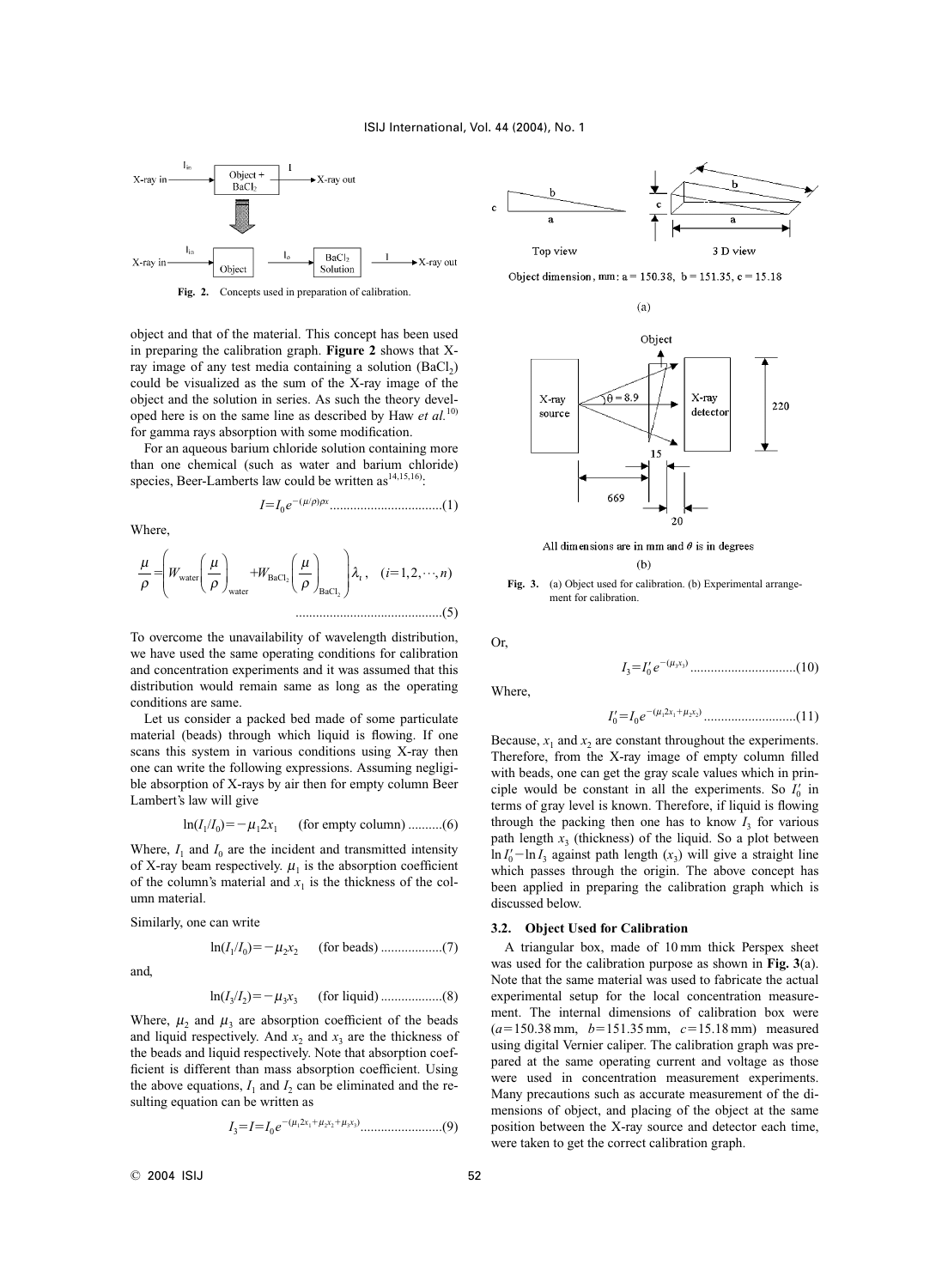

**Fig. 4.** X-ray absorption image of blank object.



**Fig. 5.** X-ray image of object filled with aqueous barium chloride solution.

# **3.3. Procedure for Calibration**

Operating conditions of the X-ray unit were set to desired values, at which actual experiments have been done. The object was mounted on a flat fixed table. The position of the X-ray source and detector was adjusted so as to get the full view of the object, as shown schematically in Fig. 3(b). X-ray emission was switched on and an image of the object without any liquid was taken. The object in this position was filled with barium chloride solution of the same concentration as the one used in the packed bed for concentration experiments. X-ray source was switched on so as to get the image of the object filled with barium chloride solution. X-ray images of blank object and object filled with barium chloride solutions are shown in **Figs. 4** and **5** respectively. All the X-ray images were recorded on a video cassette using a video cassette recorder and then converted into snapshots/frames using Dazzle hardware and Dazzle-Movie-Star software. Gray scale intensity data of an image (in the form of arrays) were obtained using IMREAD function of MATLAB software. IMREAD function reads the gray scale intensity corresponding to the pixels in the image into an array. If one subtracts Fig. 4 from Fig. 5 then one will get the gray scale values of liquid only. Let us say that  $I_0$  and *I* are the gray scale intensity arrays corresponding to the blank object image and object image filled with barium chloride respectively. Then  $\ln(I_0/I)$ , can be plotted



Fig. 6. Calibration graph used for holdup measurement.

against path length (or liquid thickness) as shown in **Fig. 6**. Path length data are obtained from the dimensions of the object. Figure 6 shows a straight line passing through the origin. The slope of the curve gives the value of composite absorption coefficient. Nature of the graph is in the same line as predicted by theory, discussed above.

The parameters, which can change the nature of the calibration, are the concentration of the solution, and current & voltage at which X-rays are emitted. A fresh calibration graph has been prepared for each of the concentration experiments though the above mentioned operating parameters have been kept constant. It was found that if all the parameters, mentioned above, are kept constant during all the experiments then there is no need to prepare separate calibration graph for each experiment. X-ray exposure-time experiments on test sample filled with  $BaCl<sub>2</sub>$  solution showed a minimum exposure time of 2 s. In all the experiments, the exposure time used was more than 2 s. Total time taken by X-ray to scan the whole bed in fluoroscopy mode by continuous emission of X-ray was approximately 15 min.

The above calibration graph is applicable to estimate the local concentration and liquid holdups only for one liquid *i.e.*, single phase flow in porous media. However, if there are two miscible liquids present simultaneously in a porous media (*i.e.* more than one phase are present) then one has to use a different calibration graph. In the present system, we have aqueous barium chloride solution which is dispersing in the water and miscible. For this system, to create a calibration graph, following approach has been adopted.

Same calibration box was used as described before. An empty X-ray image (Fig. 4) of the box was taken as before without any liquid. Under the same conditions the object is filled with de-ionized distilled water and the X-ray emission was switched on to take the image of the object with just water. Object was thoroughly cleaned and dried after each image was taken and was placed exactly at the same position each time. The empty box was filled with barium chloride solution of concentration 1, 2, 3, 4, 5, 6, 7, 8, 9, 10, 12, 14, 16 g in 100 mL of de-ionized distilled water. For each concentration one X-ray image was taken. Few X-ray images of the object are shown in **Fig. 7**.

The calibration graph obtained from these images is shown in **Fig. 8**. The use of this graph to obtain the concen-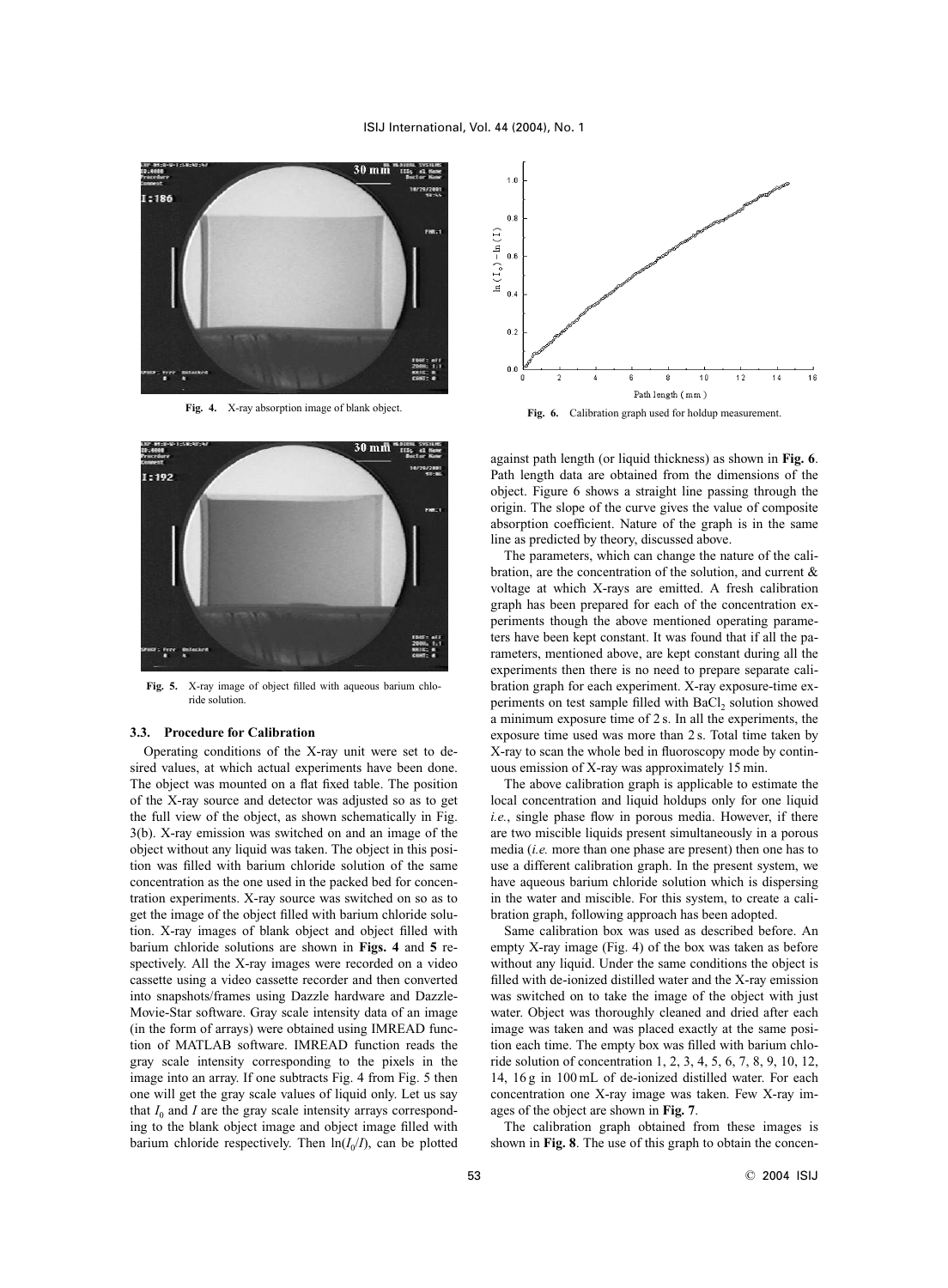



tration data is discussed in Sec. 5.

# **4. Concentration Experiments**

Tracer concentration measurement has been a part of dispersion, holdup studies in packed beds.<sup>17–21)</sup> Many other fluid flow and mass transfer research also involve the determination of concentration distribution. Use of conductivity probes is one of the techniques, which has been used by few researchers.19,20) The probes are invasive, *i.e.*, they disturb the flow system, and the exact concentration cannot be obtained. Location of the probe also matters; many times the probe may not have access to the regions of tracer flow, as the flow in the packed bed is very much localized due to channeling, stagnant zones and other irregularities. Hence the measured concentration data are prone to inaccuracy. Also, one cannot have as many probes as one wants. The dimensions of the probes used as well as that of the system under investigation limits number of probes, hence the number of data sampling points. However, X-ray method does not have the above mentioned drawbacks and is more

versatile. Therefore, use of X-ray method to quantify the concentration in a packed bed has been demonstrated here along with liquid holdup. The experimental procedure for the concentration measurement, using this method, is described below.

# **4.1. Experimental Procedure**

A Perspex rig of dimensions  $700\times170\times60$  mm filled with expanded polystyrene beads has been used to demonstrate the application of the calibration. A schematic diagram of the setup is shown in **Fig. 9**. An X-ray image of the dry bed was taken. Water was allowed to flow through seven rotameters (at a flow rate of 0.07 lpm through each rotameter) at the top of the bed. Flow through the rotameters, which were uniform distance apart, was monitored regularly. The setup was left in this position for about 30 min to reach the steady state. Bed was imaged under this condition. A step input of the tracer (aqueous barium chloride solution of known concentration, 0.16 g/mL) was introduced from the center inlet at the top of the bed. X-ray image of the bed was imaged again after the steady state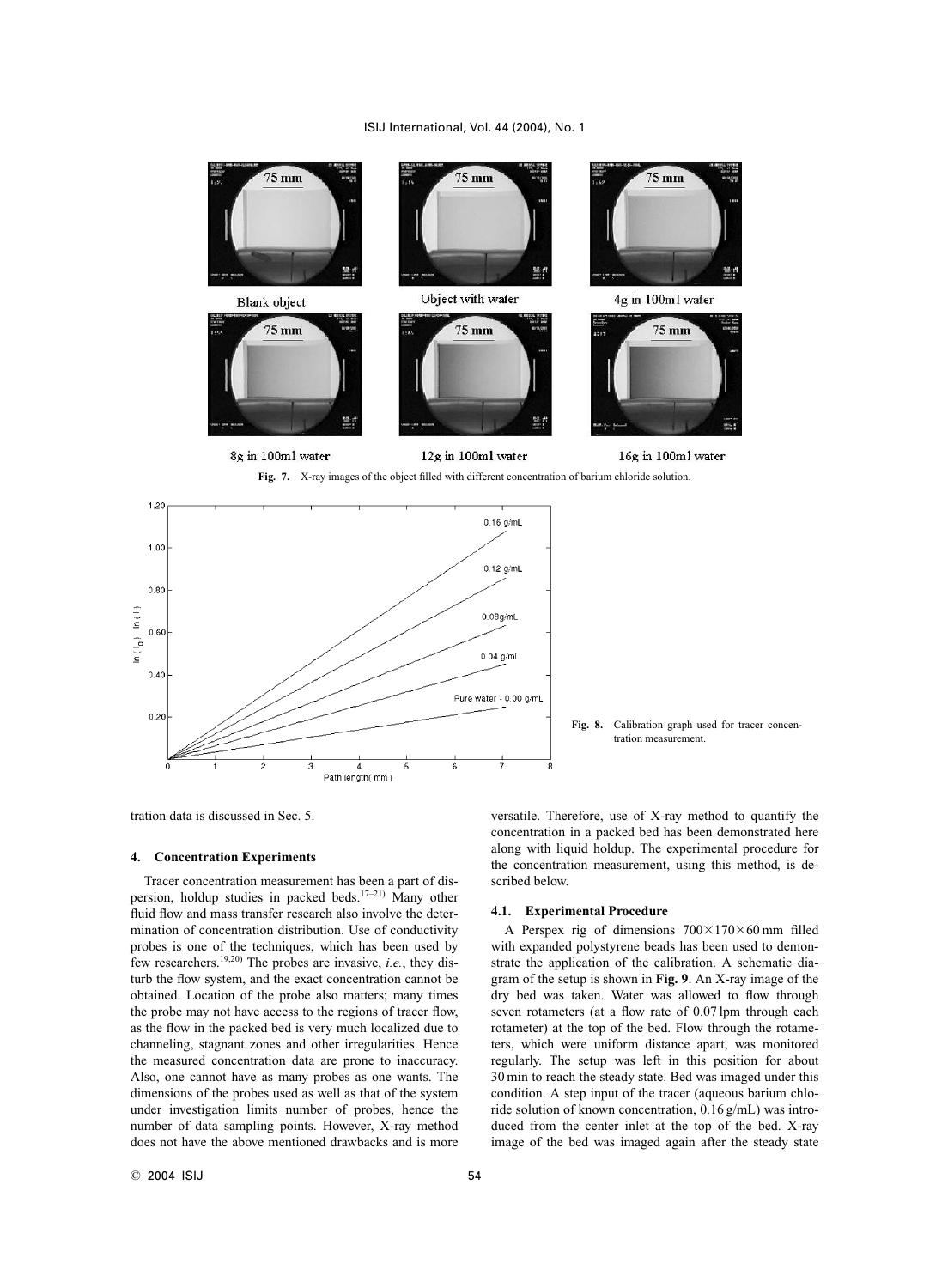

**Fig. 9.** Experimental arrangement for concentration/holdup measurement.

1. Constant head reservoir for barium chloride/water. 2. Constant head barium chloride tank for tracer dynamics studies. 3. Three way valve. 4. Rotameters. 5. Main liquid flow control valve. 6. Flow controller valves. 7. Liquid inlet. 8. Perspex rig. 9. Liquid drain.



Fig. 10. X-ray images of the bed, bed + water, bed + water + tracer.

was reached. More details of the experiment is given elsewhere. $22)$ 

As the tracer flows down, it will mix with water from other inlets, and hence its concentration will also vary. For example, the barium chloride solution used in the experiments was obtained by dissolving  $16$  g of  $BaCl_2 \cdot 2H_2O$  into 100 mL water. Therefore, one would have the variation in barium chloride concentration in the bed ranging from 0 to 16 g in 100 mL of water. The calibration graph (Fig. 8), developed in Sec. 3, captures this feature. Use of the calibration graph to obtain the concentration is explained below.

# **5. Use of Calibration Graph**

#### **5.1. For Concentration**

To illustrate the use of Fig. 8, consider a pixel located at (18, 127) along a line shown in **Fig. 10**. This figure shows the X-ray images of the bed in three conditions *i.e.* dry bed (Fig. 10(a)), bed with water (Fig. 10(b)) and bed with water and barium chloride solution (Fig. 10(c)). The line marked in these images refer to the same portion of the bed. Each image in Fig. 10 was read using IMREAD function of MATLAB. From the gray level intensity matrix, intensity data corresponding to the pixel  $(18, 127)$  *i.e.*,  $I_{\text{beads}}(18, 127)$ ,  $I_{\text{water}}(18, 127)$ , and  $I_{\text{tracer}}(18, 127)$  were found. The bottom most curve, in Fig. 8, was used to get the path length data of water, knowing  $(ln(I_{beads}) - ln(I_{water}))$ . For the pixel located at (18, 127),  $(\ln(I_{\text{beads}}) - \ln(I_{\text{water}})) = 0.0607$  and the corresponding path length data from the bottom most curve of Fig. 8, is 6.2686 mm. This path length data/value along with the value of tracer concentration intensity,  $(ln(I_{\text{beads}})$  $ln(I<sub>tracer</sub>))$ =0.2877, at the same point (18, 127) was used to find out the tracer concentration using Fig. 8. The tracer concentration is found to be 0.15059 g/mL.

In this method, for the concentration calculation, it has been assumed tacitly that the path length for X-ray in the steady state flow of water through the bed is same as that for flow of tracer. To understand this one has to go into experimental details. There are seven rotameters, which monitor the flow of water through the packed bed. When a steady state is reached, the fluid through the center rotameter was changed from water to barium chloride solution using a three-way valve and maintaining the same flow rate as water. The barium chloride solution flowing through the system will follow the same path as it predecessor (water). Therefore, it could be assumed that the path length for Xrays at a particular point for the former case is same as that for a corresponding point in the later case. To verify this assumption, few experiments were done. Water was supplied through one rotameter into the packed bed filled with expanded polystyrene beads through only one inlet. After leaving the system for 30 min to reach steady state, flow was changed to barium chloride solution. Using continuous emission of X-rays in fluoroscopy mode, it was found that barium chloride took only those paths that were established by water which justifies the assumption.

#### **5.2. For Liquid Holdups**

The calibration thus developed can be used to obtain holdup of any region in the packed bed. Let consider Fig. 1, where the gray scale intensity array corresponding to dry bed image and in presence of liquid flow be denoted by  $I_0$ and *I* respectively. Number of arrays in both the images is same, (as the image size is same). From these arrays one can select array elements corresponding to the flow region of interest for further analysis. Consider a pixel located at (214, 99). This pixel falls well within the packed bed region/domain. The liquid holdup calculation for this pixel has been illustrated below.

**Figures 11**(a) and 11(b) show the idealization of this pixel. Figure 11 shows the packed region of a bed, which excludes bed wall thickness, and  $T (= 60 \text{ mm})$  is the thickness of this packed region.  $I_0(214, 99)$  and  $I(214, 99)$  respectively correspond to the gray scale intensity of this pixel in the dry bed and in presence of liquid flow images. In Fig. 11(b), X-rays have to penetrate through all the flow lines and thus more X-rays absorption. Therefore, I(214, 99) is less than  $I_0(214, 99)$ . Sum of the thickness of all the flow lines would be the total X-ray path length due to liquid.

As the slope of the calibration graph  $(=0.0728 \text{ mm}^{-1})$  is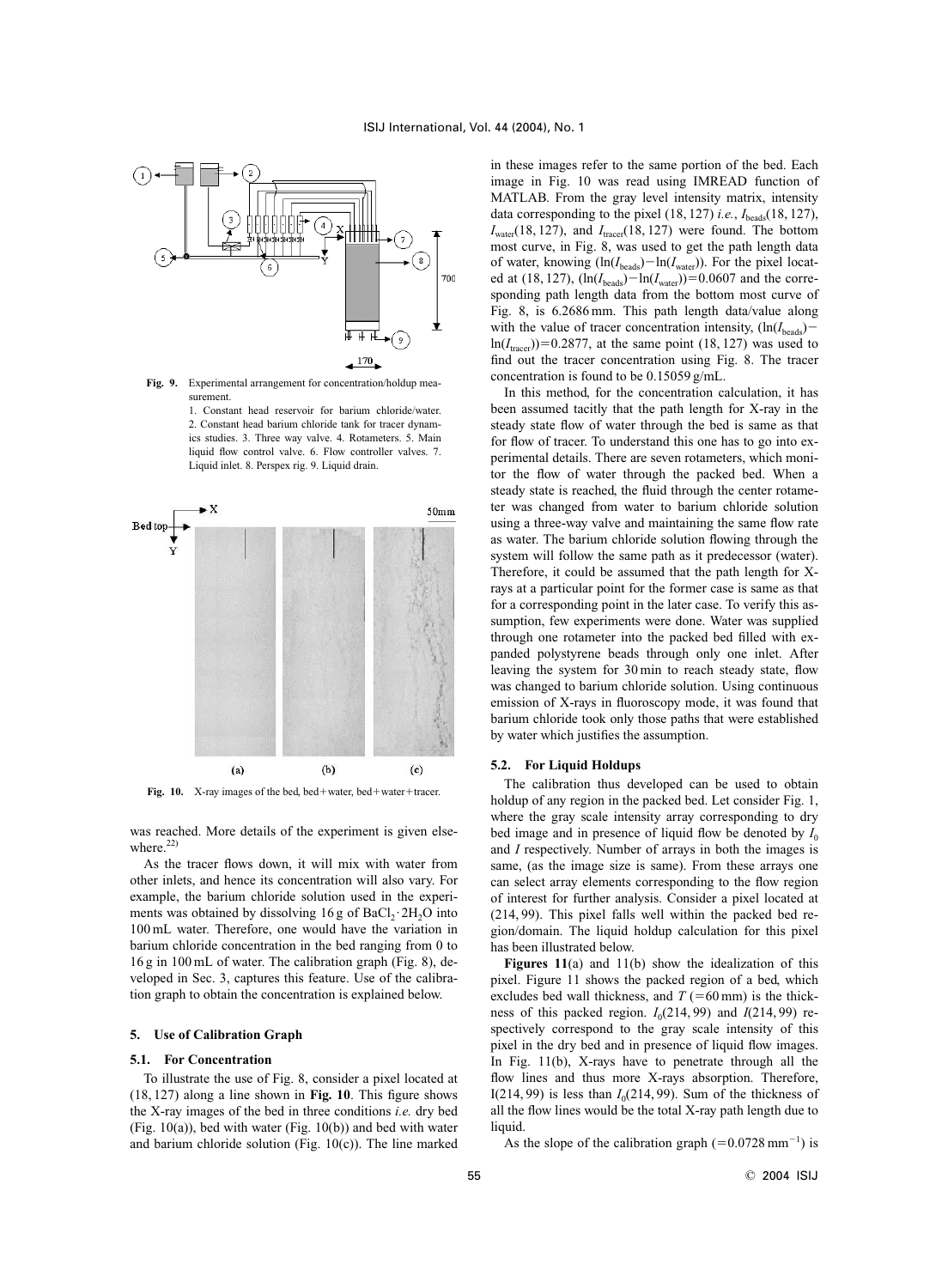

known from Fig. 6, the path length of X-rays through pixel located at (214, 99) can be calculated as follows (using Eq.  $(10)$ ).

Path length, 
$$
x = \frac{[\ln(I_0(214, 99)) - \ln(I(214, 99))]}{\text{Slope of the calibration graph, } \mu}
$$

$$
= \frac{[\{\ln(182) - \ln(73)]\}}{0.0728} = 12.5481 \text{ mm}
$$

The liquid holdup within the pixel can be calculated from the following expression.

## Holdup fraction in a pixel

-1 pixel  $\times$ 1 pixel (area of a pixel) $\times$ 12.5481 1 pixel  $\times$ 1 pixel  $\times$ *T* Volume of barium chloride solution in the pixel Volume of the pixel -

Where *T* is the thickness of the bed in mm. As such a pixel has the physical dimensions of  $0.757\times0.757$  mm.

# **6. Results**

# **6.1. Concentration**

For the vertical line shown in Fig. 10,  $(ln(I_{beads}) - ln(I_{water}))$ 

and  $(\ln(I_{\text{beads}}) - \ln(I_{\text{tracer}}))$ , were calculated. The local tracer concentration obtained from these data with the aid of Fig. 8 has been plotted in **Fig. 12** (concentration data figure). This figure also indicates pixel to actual dimension correlation. It is evident from Fig. 10 that the line passes from no tracer regions to tracer regions of various concentrations; therefore, our concentration data must show this trend which is obvious from Fig. 12. It can be seen from the concentration figure that they vary randomly from 0 to 0.16 g/mL as expected.

# 6.1.1. Validation of Concentration Data

Two approaches were used to validate the concentration data. In first approach, a region (bed cross section) close to the tracer inlet was selected, where the mixing of tracer with water is minimal. In another approach, a region away from the inlet was chosen where the mixing of water with tracer is high. The overall concentration in both the regions should be same and should be equal to the overall initial concentration. The overall initial concentration of the tracer in the bed can be found by a simple mass balance approach. As we know the total volume of water supply to the bed, the initial tracer flow rate and its concentration, one can calculate overall concentration, which should be same across any cross section of the bed. The average tracer concentration in the bed was found to be 0.0228 g/mL. However, in two-di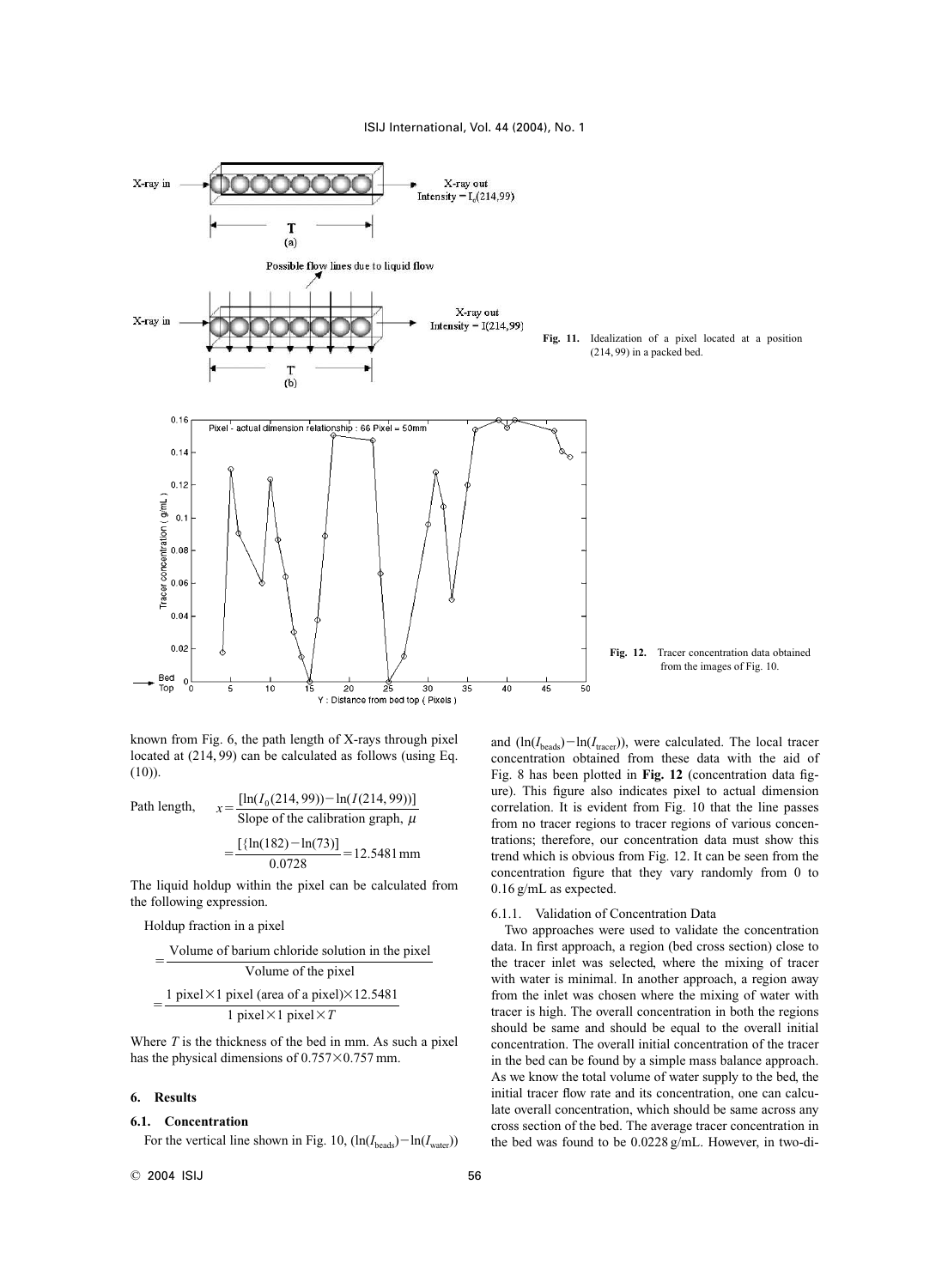mensional X-ray image one gets the averaged cross sectional data at a given pixel. Therefore, two small regions, which are located at distances 3.2 and 9.3 cm from the top surface of the bed, were considered as shown in **Fig. 13**. Both the



**Fig. 13.** X-ray image used in concentration data validation.

regions have 3x216 square pixels size (3 pixels along *Y* direction and 216 pixels along *X* direction) in order to get the better average values. For regions 1 and 2, the average tracer concentration was found to be 0.0269 and 0.0267 g/mL respectively. These values are very close to the overall average concentration of the bed and thus validating the X-ray technique proposed here.

## **6.2. Validation of Liquid Holdup**

A typical map of the total local liquid holdup is shown in **Fig. 14**. This image (Fig. 14(a)) was taken at 0.49 lpm (total) flow rate of barium chloride solution in a packed bed of expanded polystyrene beads. The total liquid holdup was found 3.72% of the total bed volume. The total holdup obtained for this flow rate, from published correlations<sup>23–25)</sup> was found to be in the range 1.21 to 7.62 %. Holdup obtained from the conventional drainage method $^{22)}$  was 3.99%. Thus, the total liquid holdup obtained by X-ray method is well within the range.

One can see many localized regions in Fig. 14(b) where the liquid holdup value is very high. About 390 pixels in the flow domain were found to have a very high total liquid